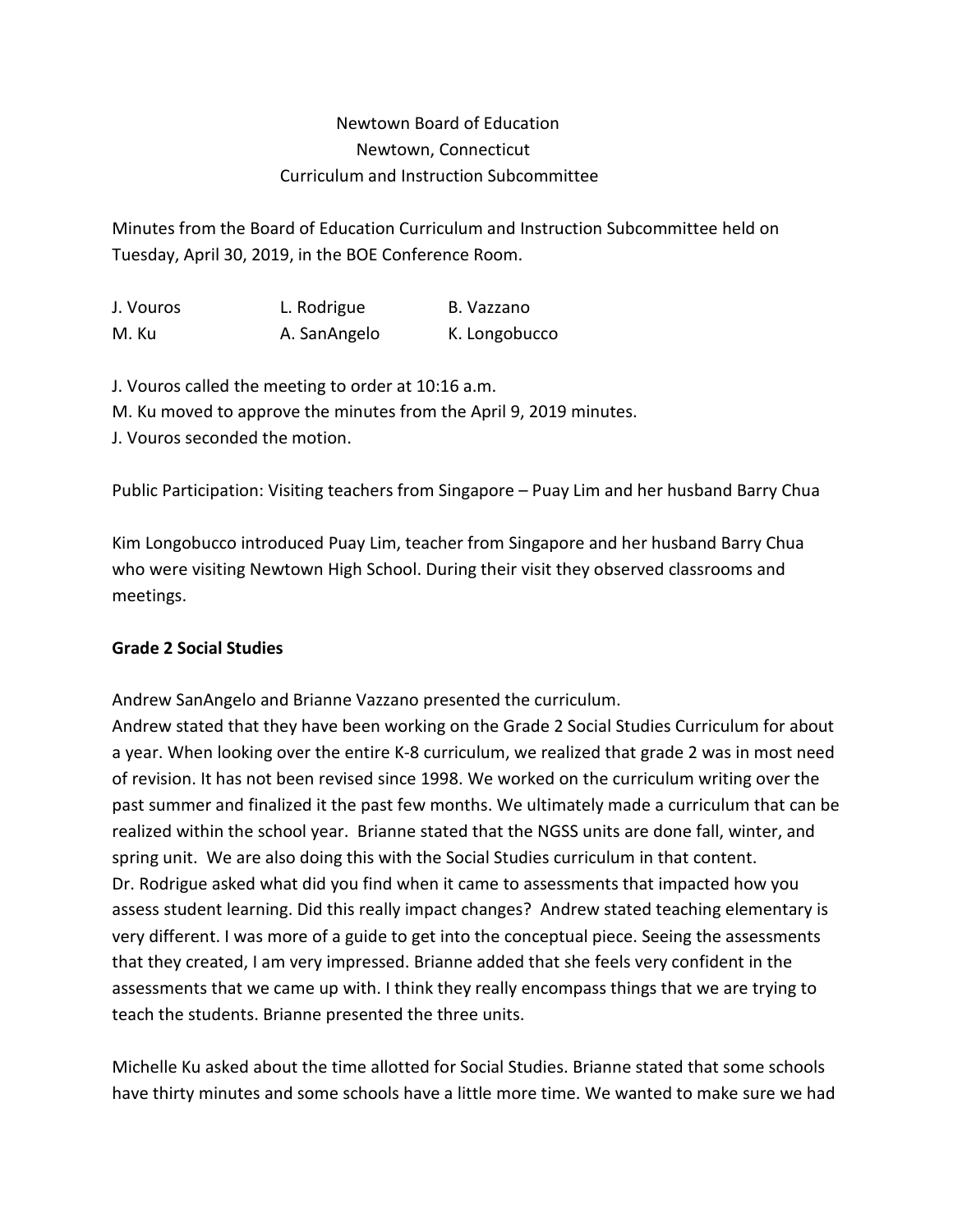time with NGSS and Second Steps. Andrew stated we might be working on science then come back to social studies. It might not be every day for thirty minutes. Brianne stated we would do this the way we do NGSS with the seasons. We do have the flexibility to spend extra time if we are working on a special project. Brianne feels this is the best way to teach Social Studies on the same line as NGSS.

Michelle asked how this fits in with grade 1 and grade 3. Brianne stated we looked at the standards that we were exposing them to that they might see later on. John Vouros asked if all of the classes and all of the schools are on board. We plan on breaking this down to be more teacher friendly. It will be consistent and all schools will be doing it. Andrew stated that we had representation from three of the schools. We will present it to the fourth school. All four schools will all be on the same page. Michelle asked how this becomes part of what the teachers are teaching. Brianne stated that all goals for each lesson will be listed. We will have resources and the link available for teachers.

John Vouros asked if all teachers are trained in concept based. Brianne and Andrew stated no. Dr. Rodrigue stated that it is an ongoing process. The curriculum writing is approaching and those teachers will get trained. All teachers will eventually be trained. Training has to be done in small groups, otherwise you will miss very critical aspects of how this works. Brianne stated she feels it is important to have the district- wide grade 2 teachers as a whole sit down together to go over the social studies curriculum.

## **Testing Strategies**

Kim Longobucco stated that there a lot of strategies that are embedded in the courses that we are teaching. Support centers offer test taking strategies. PTSA offer SAT Boot Camp Catalyst review every year. I talked to department chairs to see what test taking strategies they are using in their specific content area. They are preparing different content in the test taking strategy. What test strategies are used in Math is very different from the test strategies used in English. Dr. Rodrigue asked if this is still the Freshman Seminar. Kim answered yes. Dr. Rodrigue said that is where this was supposed to be housed. Every freshman was going to get a better understanding of this, which is different than middle school. There are more challenging courses. The strategies and the studying are different from the middle school. Kim stated that this is happening in class. This just started last year; juniors and seniors did not have that class when they were freshman. John asked perhaps it would help to whoever is doing the freshman seminar that they could tell us how they are doing it. Then we could put it on the agenda for the BOE. The BOE can hear that all the freshman are getting it. Kim agreed. There are two Library Specialists that teach the Freshman Seminar class. There is not a curriculum. They meet once every eight days. Dr. Rodrigue added that test taking strategies should not start at the high school level. If we look at backward mapping how do we get students to pull from the